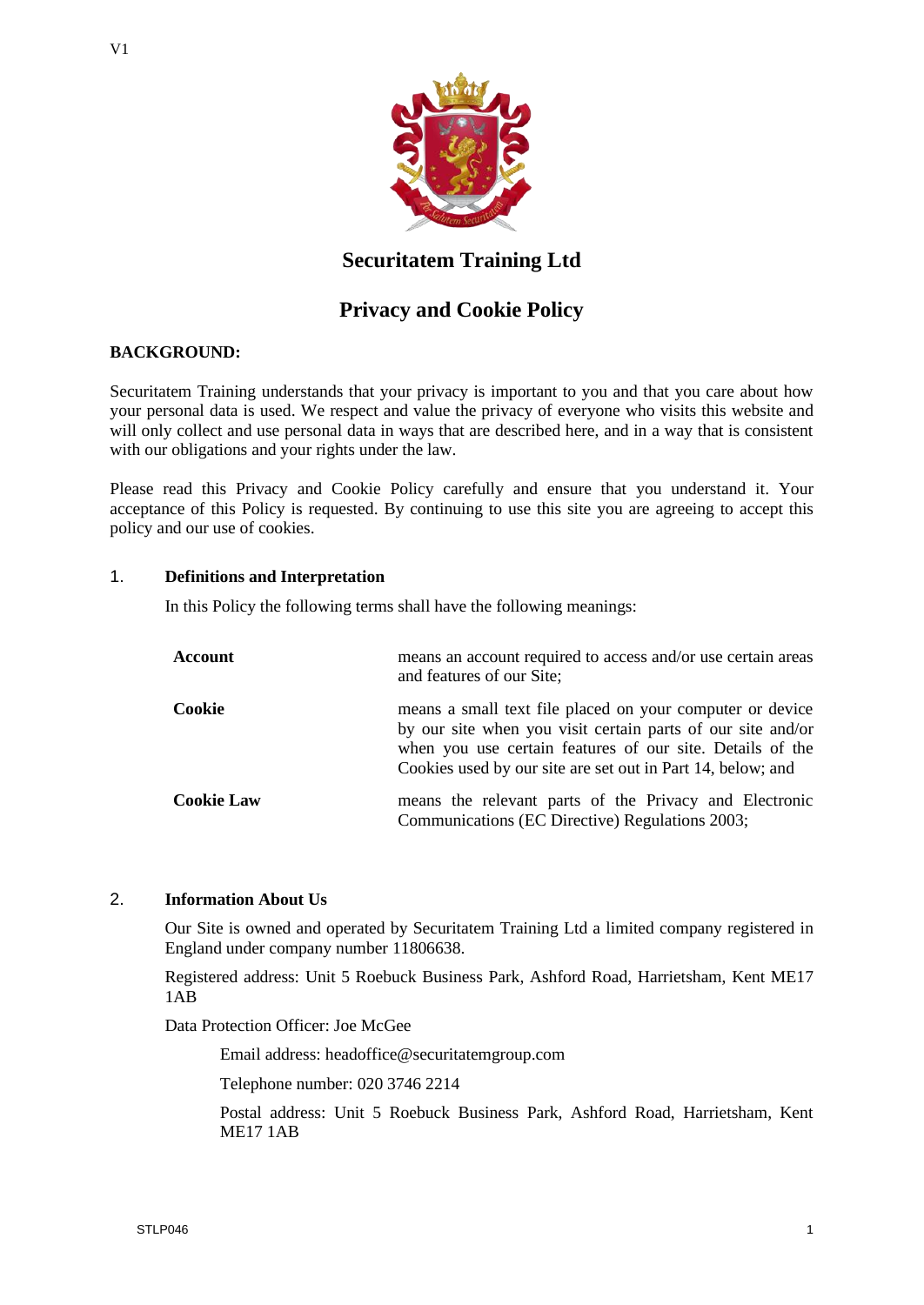# 3. **What Does This Policy Cover?**

This Privacy Policy applies only to your use of our site. Our site may contain links to other websites. Please note that we have no control over how your data is collected, stored, or used by other websites and we advise you to check the privacy policies of any such websites before providing any data to them.

### 4. **What Is Personal Data?**

Personal data is defined by the General Data Protection Regulation (EU Regulation 2016/679) (the GDPR) and the Data Protection Act 2018 (collectively, the Data Protection Legislation) as 'any information relating to an identifiable person who can be directly or indirectly identified in particular by reference to an identifier'.

Personal data is, in simpler terms, any information about you that enables you to be identified. Personal data covers obvious information such as your name and contact details, but it also covers less obvious information such as identification numbers, electronic location data, and other online identifiers.

# 5. **What Are My Rights?**

Under the Data Protection Legislation, you have the following rights, which we will always work to uphold:

- a) The right to be informed about our collection and use of your personal data. This Privacy Policy should tell you everything you need to know, but you can always contact us to find out more or to ask any questions using the details in Part 15.
- b) The right to access the personal data we hold about you. Part 13 will tell you how to do this.
- c) The right to have your personal data rectified if any of your personal data held by us is inaccurate or incomplete. Please contact us using the details in Part 15 to find out more.
- d) The right to be forgotten, i.e. the right to ask us to delete or otherwise dispose of any of your personal data that we hold. Please contact us using the details in Part 15 to find out more.
- e) The right to restrict (i.e. prevent) the processing of your personal data.
- f) The right to object to us using your personal data for a particular purpose or purposes.
- g) The right to withdraw consent. This means that, if we are relying on your consent as the legal basis for using your personal data, you are free to withdraw that consent at any time.
- h) The right to data portability. This means that, if you have provided personal data to us directly, we are using it with your consent or for the performance of a contract, and that data is processed using automated means, you can ask us for a copy of that personal data to re-use with another service or business in many cases.
- i) Rights relating to automated decision-making and profiling. We do not use your personal data in this way.

For more information about our use of your personal data or exercising your rights as outlined above, please contact us using the details provided in Part 15.

It is important that your personal data is kept accurate and up to date. If any of the personal data we hold about you changes, please keep us informed as long as we have that data.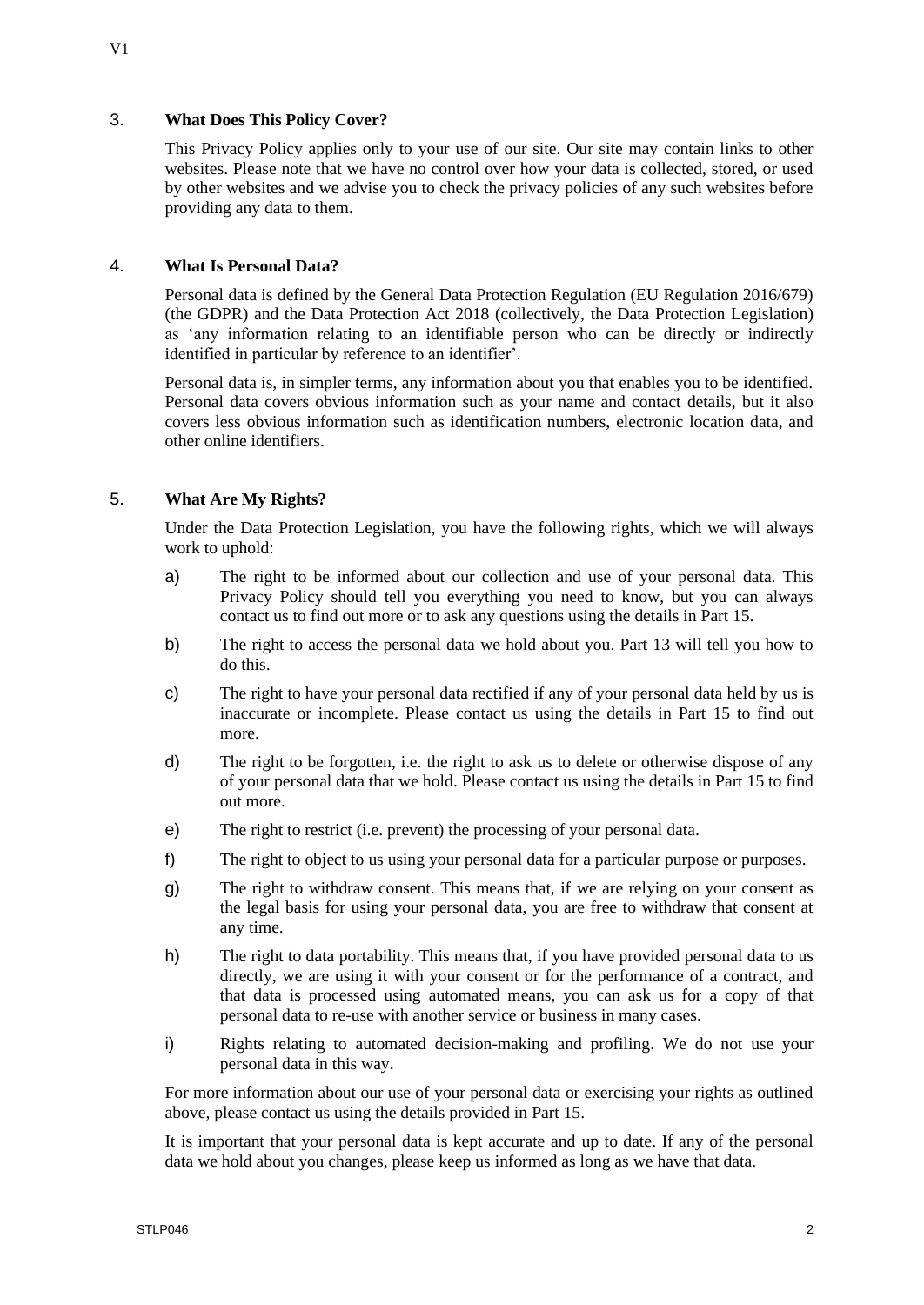V1

Further information about your rights can also be obtained from the Information Commissioner's Office or your local Citizens Advice Bureau.

If you have any cause for complaint about our use of your personal data, you have the right to lodge a complaint with the Information Commissioner's Office.

We would welcome the opportunity to resolve your concerns ourselves, so please contact us first, using the details in Part 15.

# 6. **What Data Do You Collect and How?**

Depending upon your use of our site, we may collect and hold some or all of the personal and non-personal data set out in the table below, using the methods also set out in the table. Please also see Part 14 for more information about our use of Cookies and similar technologies. We do not collect any 'special category' or 'sensitive' personal data or personal data relating to children or data relating to criminal convictions and/or offences.

| Data Collected                                  | <b>How we Collect the Data</b>                                                                  |
|-------------------------------------------------|-------------------------------------------------------------------------------------------------|
| Identity Information including name and title   | Via the Survey Request form and Contact Us<br>form                                              |
| address and telephone number                    | Contact information including, address, email   Vis the Survey Request form and Contact Us form |
| Technical information including e.g. IP address | This is automatically traced during the use of our<br>website via statistic software.           |

# 7. **How Do You Use My Personal Data?**

Under the Data Protection Legislation, we must always have a lawful basis for using personal data. The following table describes how we may use your personal data, and our lawful bases for doing so:

| <b>What We Do</b>                                 | <b>What Data We Use</b>                                                                                                                        | <b>Our Lawful Basis</b>                                                                                                  |
|---------------------------------------------------|------------------------------------------------------------------------------------------------------------------------------------------------|--------------------------------------------------------------------------------------------------------------------------|
| Registering you on our site.                      | Identity Information including<br>name and title<br>Contact information including<br>collected, address, email address<br>and telephone number | To provide requested<br>information or newsletter<br>subscription via the Survey<br>Request form and Contact Us<br>form. |
| Providing and managing your<br>access to our site | No personal data is required                                                                                                                   | No personal data is collected                                                                                            |
| Administering business.                           | Identity Information including<br>name and title<br>Contact information including<br>collected, address, email address<br>and telephone number | To provide requested<br>information or newsletter<br>subscription via the Survey<br>Request form and Contact Us<br>form. |
| Supplying our services to you.                    | Identity Information including<br>name and title<br>Contact information including                                                              | To provide requested<br>information or newsletter<br>subscription via the Survey                                         |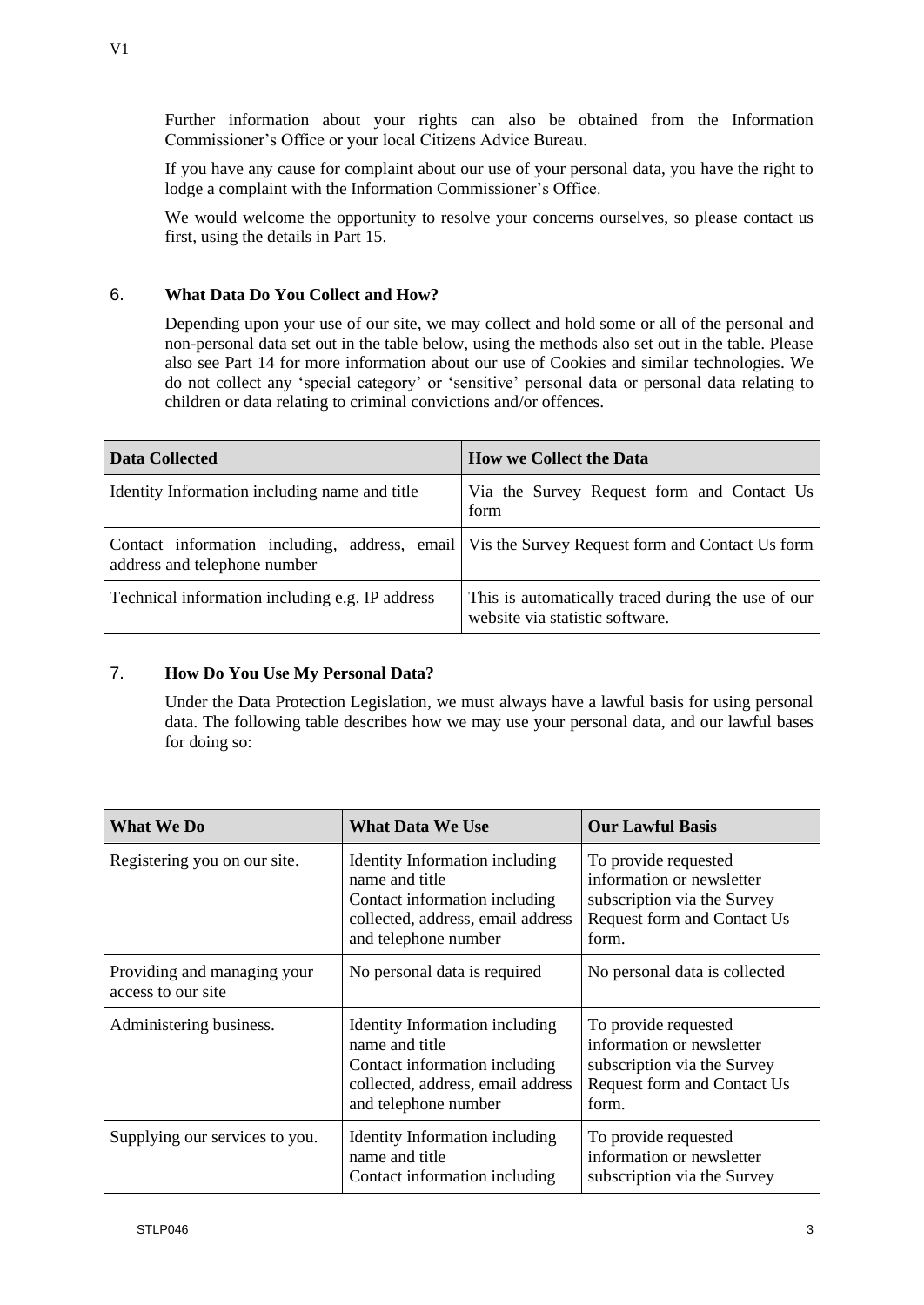|                                                                                                                                       | collected, address, email address<br>and telephone number                                                                                      | Request form and Contact Us<br>form.                                                                                     |
|---------------------------------------------------------------------------------------------------------------------------------------|------------------------------------------------------------------------------------------------------------------------------------------------|--------------------------------------------------------------------------------------------------------------------------|
| Communicating with you.                                                                                                               | Identity Information including<br>name and title<br>Contact information including<br>collected, address, email address<br>and telephone number | To provide requested<br>information or newsletter<br>subscription via the Survey<br>Request form and Contact Us<br>form. |
| Supplying you with information<br>by email and or post that you<br>have opted-in-to you may opt-<br>out at any time by writing to us. | Identity Information including<br>name and title<br>Contact information including<br>collected, address, email address<br>and telephone number | To provide requested<br>information or newsletter<br>subscription via the Survey<br>Request form and Contact Us<br>form. |

With your permission and/or where permitted by law, we may also use your personal data for marketing purposes, which may include contacting you by email, telephone or post with information, news, and offers on services. You will not be sent any unlawful marketing or spam. We will always work to fully protect your rights and comply with our obligations under the Data Protection Legislation and the Privacy and Electronic Communications (EC Directive) Regulations 2003, and you will always have the opportunity to opt-out. If you have given us your details via the Request a Survey form or Contact Us form and no longer require our services please contact us using the details in Part 15 to advise us you wish to opt out of any further communication.

We will always obtain your express opt-in consent before sharing your personal data with third parties for marketing purposes and you will be able to opt-out at any time.

We use the following automated systems for carrying out certain kinds of profiling. If at any point you wish to query any action that we take on the basis of this or wish to request 'human intervention' (i.e. have someone review the action themselves, rather than relying only on the automated method), the Data Protection Legislation gives you the right to do so. Please contact us to find out more using the details in Part 15.

- The following automated profiling may take place:
	- o Google analytics which allows site data tracking and statistics software that gives us vital insights on how visitors find our site, what they do when they get there, and other important information on the health of our business.

We will only use your personal data for the purpose(s) for which it was originally collected unless we reasonably believe that another purpose is compatible with that or those original purpose(s) and need to use your personal data for that purpose. If we do use your personal data in this way and you wish us to explain how the new purpose is compatible with the original, please contact us using the details in Part 15.

If we need to use your personal data for a purpose that is unrelated to, or incompatible with, the purpose(s) for which it was originally collected, we will inform you and explain the legal basis which allows us to do so.

In some circumstances, where permitted or required by law, we may process your personal data without your knowledge or consent. This will only be done within the bounds of the Data Protection Legislation and your legal rights.

# 8. **How Long Will You Keep My Personal Data?**

We will not keep your personal data for any longer than is necessary in light of the reason(s) for which it was first collected. Your personal data will therefore be kept for the following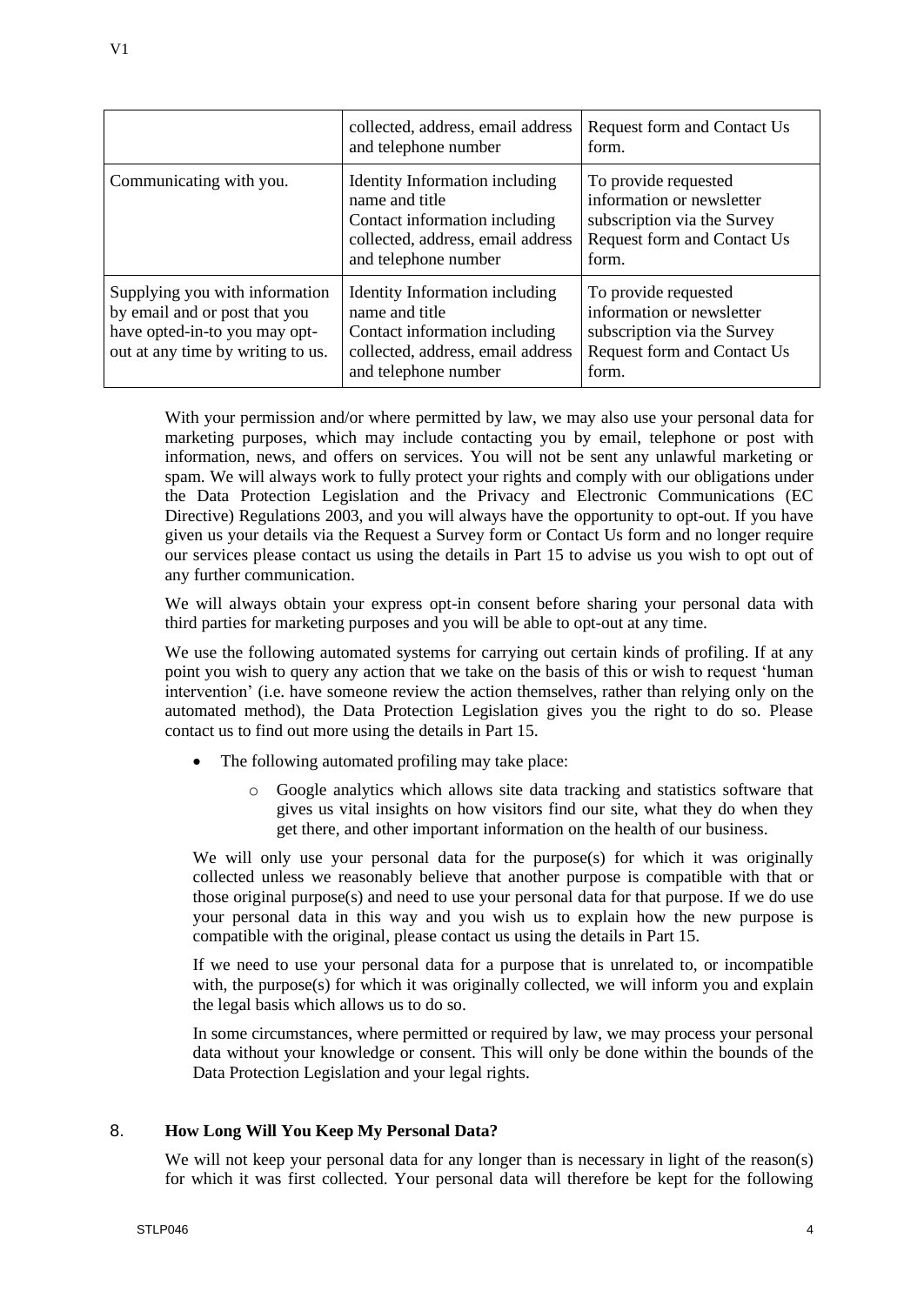| <b>Type of Data</b>                                                                     | <b>How Long We Keep It</b>                                                                                                                                                                                                                     |
|-----------------------------------------------------------------------------------------|------------------------------------------------------------------------------------------------------------------------------------------------------------------------------------------------------------------------------------------------|
| Identity Information including name and title                                           | 6 months from submission of the survey request.<br>If the survey results in a contract, information will<br>be kept for 7 years after cessation. For corporate<br>memory, re-employment, industrial tribunal, or<br>other litigation purposes. |
| Contact information including collected, address,<br>email address and telephone number | 6 months from submission of the survey request.<br>If the survey results in a contract, information will<br>be kept for 7 years after cessation. For corporate<br>memory, re-employment, industrial tribunal, or<br>other litigation purposes. |
| Technical information including e.g. IP address                                         | This is automatically traced during the use of our<br>website via statistic software.                                                                                                                                                          |

# 9. **How and Where Do You Store or Transfer My Personal Data?**

We will only store or transfer your personal data within the European Economic Area (the "EEA"). The EEA consists of all EU member states, plus Norway, Iceland, and Liechtenstein. This means that your personal data will be fully protected under the Data Protection Legislation, GDPR, and/or to equivalent standards by law.

We share your data within the group of companies of which we are a part. Where this involves the transfer of personal data outside the EEA, our group ensures that personal data is protected by requiring all companies within the group to follow the same rules with respect to personal data usage. These are known as "binding corporate rules". More information on binding corporate rules is available from the [European Commission.](https://ec.europa.eu/info/law/law-topic/data-protection/data-transfers-outside-eu/binding-corporate-rules_en)

The security of your personal data is essential to us, and to protect your data, we take a number of important measures, including the following:

- limiting access to your personal data to those employees, agents, contractors, and other third parties with a legitimate need to know and ensuring that they are subject to duties of confidentiality.
- procedures for dealing with data breaches (the accidental or unlawful destruction, loss, alteration, unauthorised disclosure of, or access to, your personal data) including notifying you and/or the Information Commissioner's Office where we are legally required to do so.

### 10. **Do You Share My Personal Data?**

We will not share any of your personal data with any third parties for any purposes, subject to the following exceptions.

If we sell, transfer, or merge parts of our business or assets, your personal data may be transferred to a third party. Any new owner of our business may continue to use your personal data in the same way(s) that we have used it, as specified in this Privacy Policy.

In some limited circumstances, we may be legally required to share certain personal data, which might include yours, if we are involved in legal proceedings or complying with legal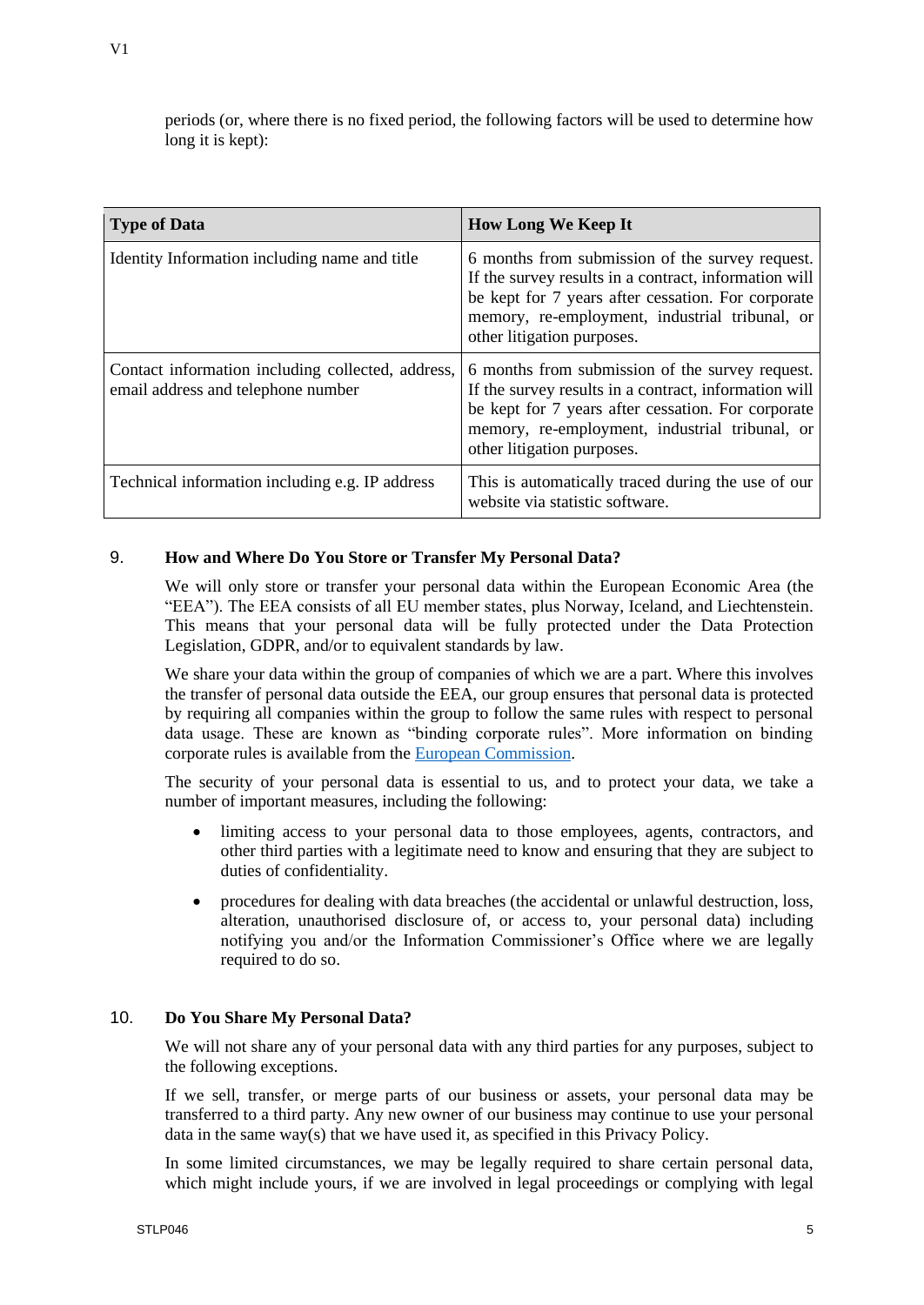If any of your personal data is shared with a third party, as described above, we will take steps to ensure that your personal data is handled safely, securely, and in accordance with your rights, our obligations, and the third party's obligations under the law, as described above in Part 9.

## 11. **How Can I Control My Personal Data?**

11.1 In addition to your rights under the Data Protection Legislation, set out in Part 5, when you submit personal data via our site, you may be given options to restrict our use of your personal data. In particular, we aim to give you strong controls on our use of your data for direct marketing purposes (including the ability to opt-out of receiving emails from us which you may do by unsubscribing using the links provided at the point of providing your details.

# 12. **Can I Withhold Information?**

You may access certain areas of our site without providing any personal data at all. However, to use all features and functions available on our Site you may be required to submit or allow for the collection of certain data.

You may restrict our use of Cookies. For more information, see Part 14

## 13. **How Can I Access My Personal Data?**

If you want to know what personal data we have about you, you can ask us for details of that personal data and for a copy of it (where any such personal data is held). This is known as a 'subject access request'.

All subject access requests should be made in writing and sent to the email or postal addresses shown in Part 15. To make this as easy as possible for you, a Data Subject Request Form is available for you to use. You do not have to use this form, but it is the easiest way to tell us everything we need to know to respond to your request as quickly as possible.

There is not normally any charge for a subject access request. If your request is 'manifestly unfounded or excessive' (for example, if you make repetitive requests) a fee may be charged to cover our administrative costs in responding.

We will respond to your subject access request not more than one month of receiving it. Normally, we aim to provide a complete response, including a copy of your personal data within that time. In some cases, however, particularly if your request is more complex, more time may be required up to a maximum of three months from the date we receive your request. You will be kept fully informed of our progress.

# 14. **How Do You Use Cookies?**

Our Site may place and access certain first-party Cookies on your computer or device. Firstparty Cookies are those placed directly by us and are used only by us We use Cookies to facilitate and improve your experience of our site and to provide and improve our products and services. We have carefully chosen these Cookies and have taken steps to ensure that your privacy and personal data is protected and respected at all times.

All Cookies used by and on our site are used in accordance with current Cookie Law.

Before Cookies are placed on your computer or device, you will be shown a pop-up requesting your consent to set those Cookies. By giving your consent to the placing of Cookies you are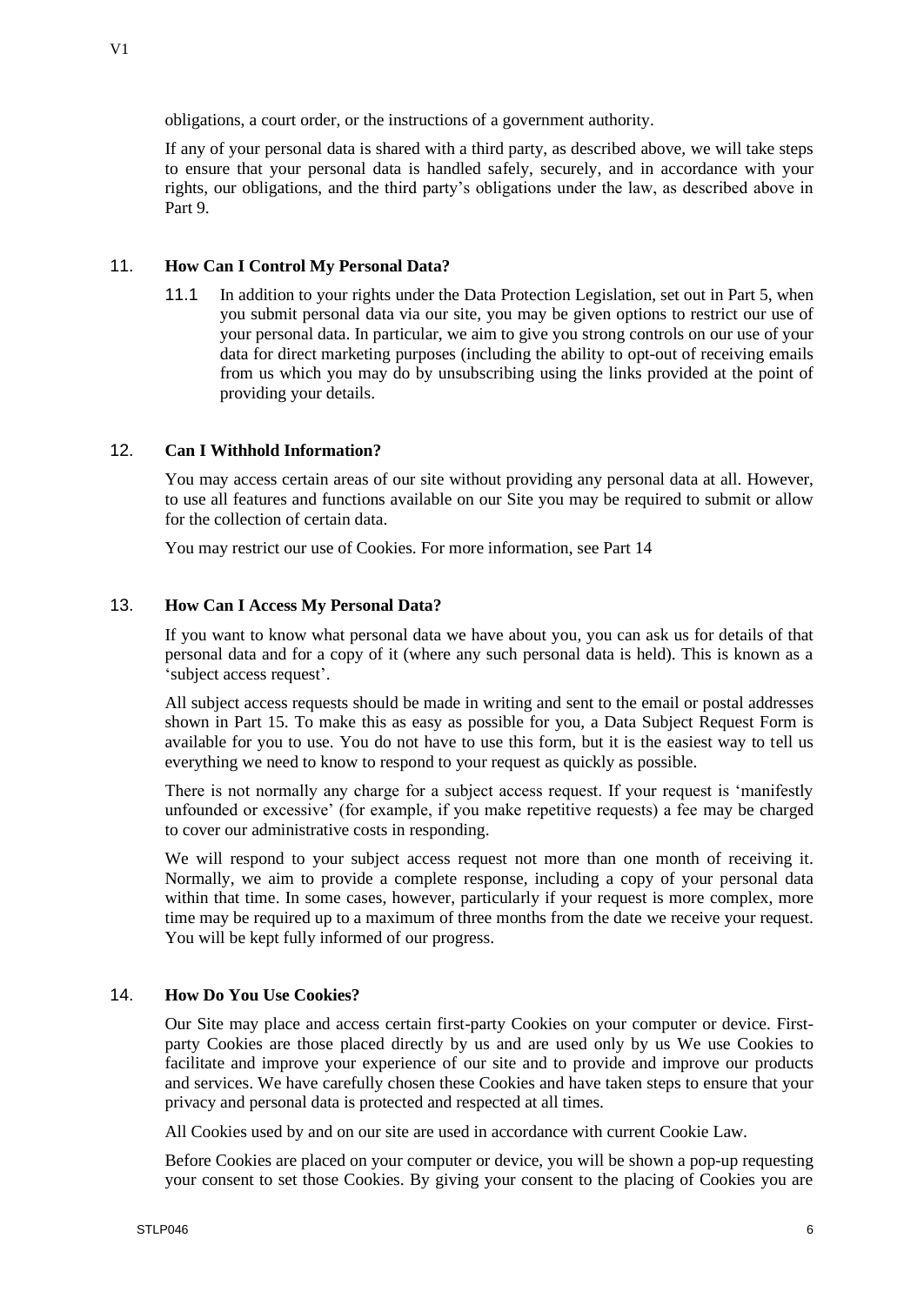enabling us to provide the best possible experience and service to you. You may, if you wish, deny consent to the placing of Cookies; however certain features of our site may not function fully or as intended.

Certain features of our Site depend on Cookies to function. Cookie Law deems these Cookies to be "strictly necessary". These Cookies are shown in the table below. Your consent will not be sought to place these Cookies, but it is still important that you are aware of them. You may still block these Cookies by changing your internet browser's settings as detailed below, but please be aware that our Site may not work properly if you do so. We have taken great care to ensure that your privacy is not at risk by allowing them.

The following first-party Cookies will be placed on your computer or device:

| <b>Name of Cookie</b> | <b>Purpose</b>              | <b>Strictly Necessary</b> |
|-----------------------|-----------------------------|---------------------------|
| utmv                  | Visitor segmentation cookie | Yes                       |
| utmc                  | Session cookie              | Yes                       |
| utma                  | Unique visitor cookie       | Yes                       |
| utmz                  | Visibility on channels      | Yes                       |

Our Site uses analytics services provided by Google Analytics. Website analytics refers to a set of tools used to collect and analyse anonymous usage information, enabling us to better understand how our site is used. This, in turn, enables us to improve our Site and the products and/or services offered through it.

The analytics service used by our site uses Cookies to gather the required information. You do not have to allow us to use these Cookies, however whilst our use of them does not pose any risk to your privacy or your safe use of our Site, it does enable us to continually improve our Site, making it a better and more useful experience for you.

The analytics service used by our Site uses the following Cookies:

| <b>Cookie Name</b> | <b>Expiration</b><br><b>Time</b> | <b>Description</b>                                                                                                                                                                                                  |
|--------------------|----------------------------------|---------------------------------------------------------------------------------------------------------------------------------------------------------------------------------------------------------------------|
| $\mathcal{L}$ ga   | 2 years                          | Used to distinguish users.                                                                                                                                                                                          |
| $\_gid$            | 24 hours                         | Used to distinguish users.                                                                                                                                                                                          |
| $\mathbf{g}$ at    | 1 minute                         | Used to throttle request rate. If Google Analytics is deployed via<br>Google Tag Manager, this cookie will be named dc gtm <property-<br><math>id</math>.</property-<br>                                            |
| <b>AMP_TOKEN</b>   | 30 seconds to<br>1 year          | Contains a token that can be used to retrieve a Client ID from AMP<br>Client ID service. Other possible values indicate opt-out, inflight<br>request or an error retrieving a Client ID from AMP Client ID service. |